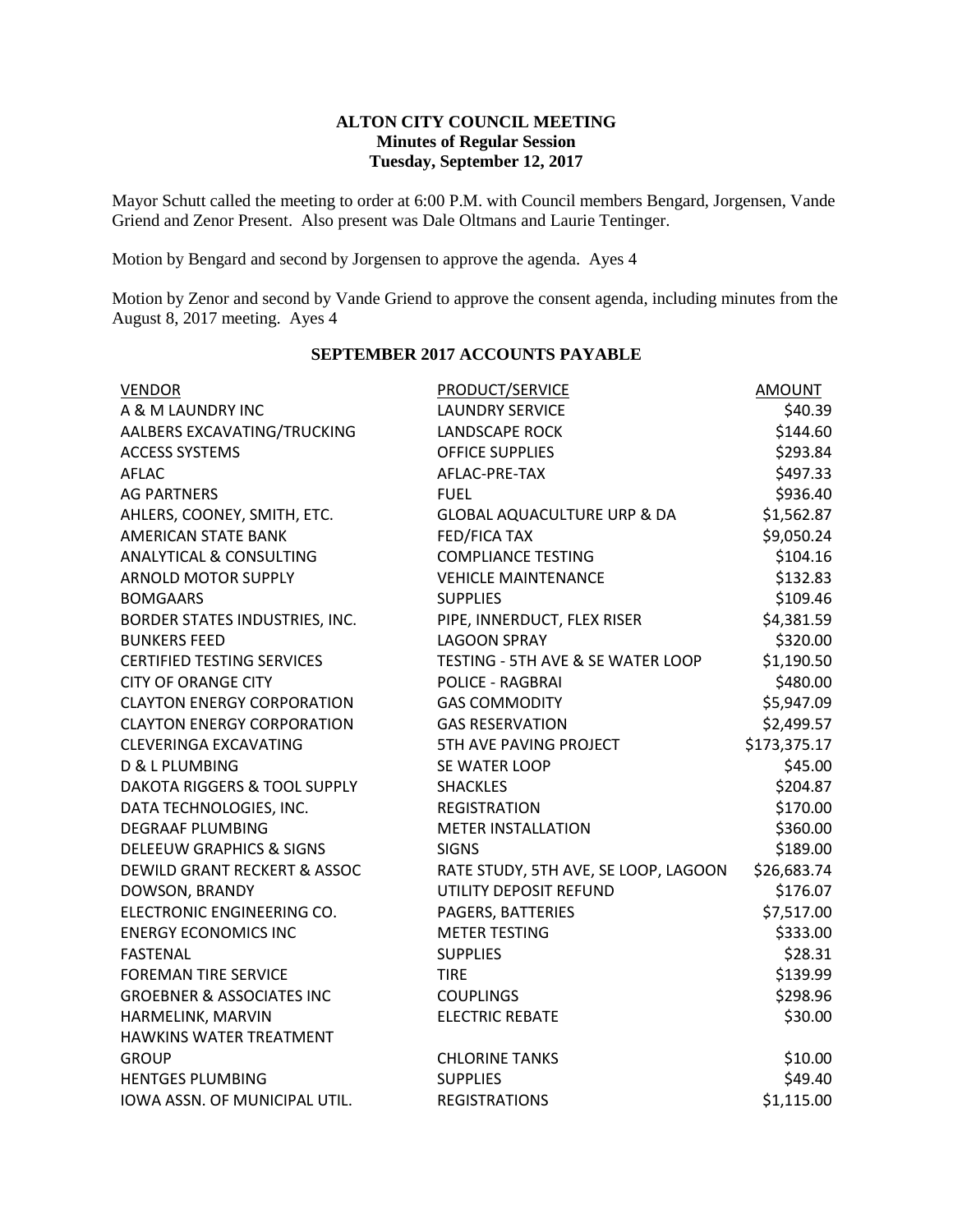| <b>IOWA DEPT OF TRANSPORTATION</b> | <b>SIGN POSTS &amp; ANCHORS</b>       | \$1,767.67   |
|------------------------------------|---------------------------------------|--------------|
| <b>IOWA ONE CALL</b>               | <b>LOCATES</b>                        | \$29.70      |
| <b>IOWA STATE TREASURER</b>        | <b>STATE TAX</b>                      | \$1,520.00   |
| <b>IPERS COLLECTIONS</b>           | <b>IPERS</b>                          | \$5,404.93   |
| <b>JANITOR'S CLOSET</b>            | <b>SUPPLIES</b>                       | \$11.74      |
| <b>JIM'S SEWER SERVICES</b>        | JET TILE LINE LAGOON                  | \$337.50     |
| KLAY, VELDHUIZEN, BINDNER, DEJONG  | <b>LEGAL FEES</b>                     | \$374.00     |
| <b>KOPETSKYS ACE</b>               | <b>SUPPLIES</b>                       | \$5.97       |
| KRIZ-DAVIS CO.                     | <b>WIRE</b>                           | \$79.41      |
| <b>L &amp; M ENTERPRISES</b>       | <b>VECTOR SAFETY SHIRTS</b>           | \$139.96     |
| MIDAMERICAN ENERGY                 | <b>STREET LIGHTS</b>                  | \$220.70     |
| MISSOURI RIVER ENERGY SERVICES     | <b>ELECTRIC</b>                       | \$36,797.81  |
| <b>MOUW MOTOR</b>                  | 2017 FORD PICK-UP                     | \$35,627.00  |
| MUNICIPAL UTIL-BILLS               | <b>UTILITIES</b>                      | \$2,082.11   |
| NEAL CHASE LUMBER CO               | <b>SUPPLIES</b>                       | \$225.46     |
| NORTHWEST IA LEAGUE OF CITIES      | <b>DUES</b>                           | \$25.00      |
| NORTHWEST IOWA PLANNING            | TREE TRIMMING PROGRAM                 | \$6,495.56   |
| NOTEBOOM ELECTRIC                  | <b>ICE MACHINE REPAIRS</b>            | \$340.57     |
| ORANGE CITY MUNICIPAL UTILITIE     | <b>BULK WATER</b>                     | \$9,857.20   |
| <b>OLDENKAMP KENNELS</b>           | <b>KENNELING</b>                      | \$60.00      |
| ONE OFFICE SOLUTION                | <b>OFFICE SUPPLIES</b>                | \$88.77      |
| ORANGE CITY HEALTH SYSTEM          | PARAMEDIC ASSIST, HEP B               | \$180.00     |
| <b>ORANGE CITY SANITATION</b>      | <b>GARBAGE HAULING</b>                | \$6,634.30   |
| <b>PAYROLL</b>                     | PAYROLL CHECKS ON 8/31/2017           | \$26,090.28  |
| PSZCZOLKOWSKI, EDWARD              | UTILITY DEPOSIT REFUND                | \$97.44      |
| SIOUX COMMERCIAL SWEEPING INC      | <b>JOINT SEALING</b>                  | \$251.50     |
| <b>SIOUX COUNTY RECORDER</b>       | RECORDING FEES                        | \$84.00      |
| <b>SIOUX COUNTY TREASURER</b>      | PROPERTY TAX                          | \$6,789.00   |
| SIOUXLAND DISTRICT HEALTH DEPT     | POOL INSPECTION                       | \$288.00     |
| SORGDRAGER, JERRY                  | UTILITY DEPOSIT REFUND                | \$69.36      |
| TOWN & COUNTRY IMPLEMENT           | <b>VEHICLE MAINTENANCE</b>            | \$3,723.87   |
| TREASURER - STATE OF IOWA          | <b>SALES TAX</b>                      | \$3,752.00   |
| TRITECH EMERGENCY SYSTEMS INC      | <b>RESCUE BILLING</b>                 | \$82.50      |
| U.S. POSTMASTER                    | POSTAGE                               | \$500.00     |
| UTILITY EQUIPMENT CO.              | MARKING POSTS, VALVE BOX, COUPLING    | \$635.09     |
| UTILITY SALES & SERVICE            | <b>METERS - DARLING &amp; GLOBAL</b>  | \$7,862.71   |
| VAN MAANEN'S RADIO SHACK           | <b>COMPUTER SERVICE</b>               | \$47.50      |
| <b>VANDER POL EXCAVATING</b>       | SE WATER MAIN LOOP                    | \$133,228.30 |
| <b>VISA</b>                        | <b>SUPPLIES</b>                       | \$132.94     |
| WELLMARK BLUE CROSS/BLUE SHIEL     | <b>GROUP INSURANCE</b>                | \$6,752.60   |
| <b>WESCO DISTRIBUTION, INC.</b>    | METERING - GLOBAL, TOOLS, SEALING KIT | \$3,986.82   |
| <b>WEST IOWA TELEPHONE</b>         | TELEPHONE, FAX, INTERNET              | \$573.07     |
| WILLIAMS & CO                      | <b>AUDIT</b>                          | \$8,000.00   |
|                                    | TOTAL ACCOUNTS PAYABLE CHECKS         | \$549,668.72 |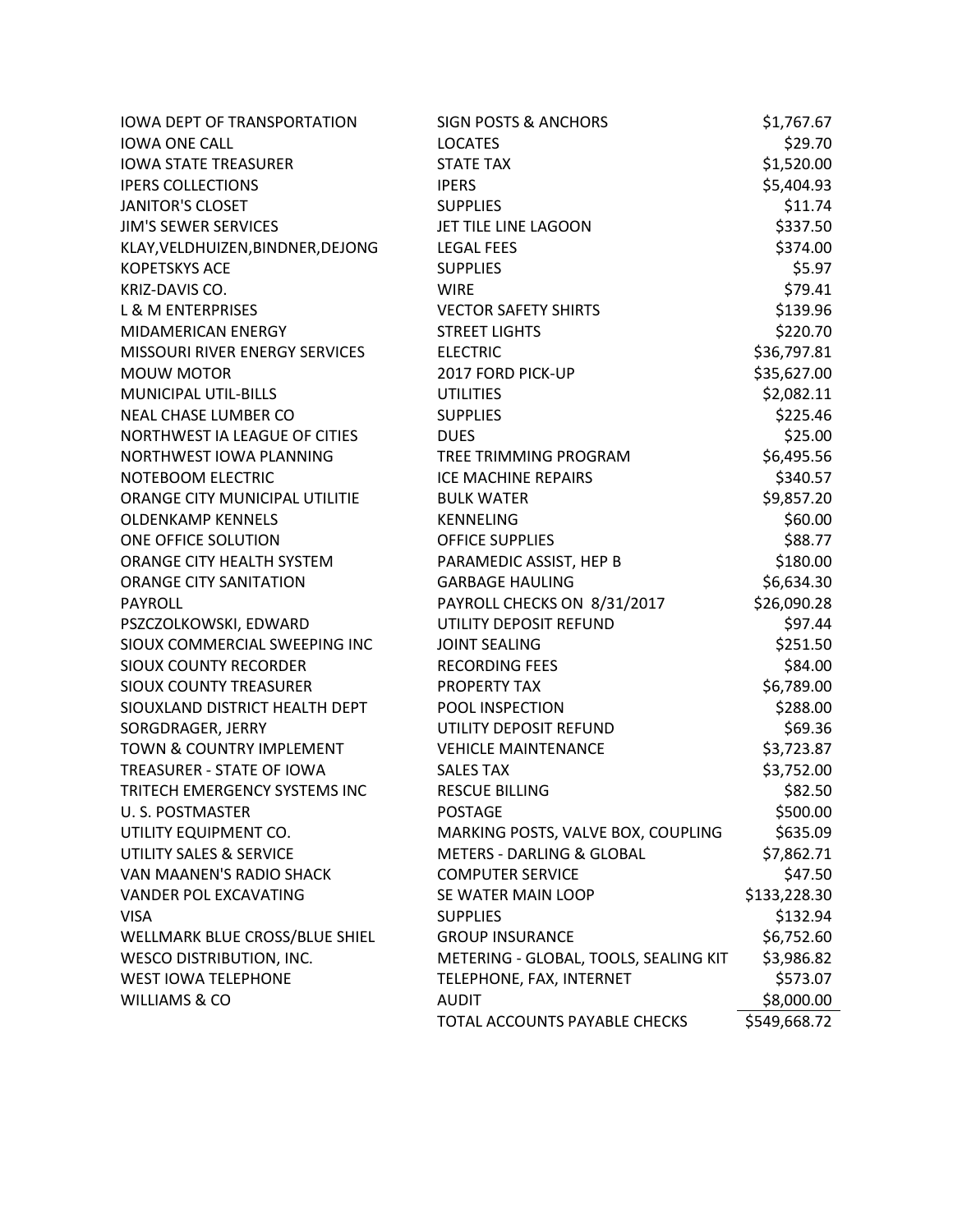**ANNUAL CITY STREET FINANCE REPORT:** Oltmans presented the Council with the Annual City Street Finance Report for Fiscal Year 2017.

**RESOLUTION 17-35 "A RESOLUTION OF THE CITY COUNCIL OF ALTON, IOWA APPROVING THE 2016-2017 STREET FINANCE REPORT"** was introduced and moved for adoption by Council Member Bengard. Jorgensen seconded the motion to adopt.

Upon roll call vote, the following was recorded: Ayes: Bengard, Jorgensen, Vande Griend, Zenor Nays: None Absent: Kleinhesselink

Whereupon the Mayor declared the Resolution duly adopted.

Kleinhesselink arrived at 6:07 P.M.

**URBAN RENEWAL DISTRICT 4:** The Council reviewed Oltmans projection of what the City will need to repay Sioux County for Tax Increment Financing. It was the consensus of the Council to approve the payment subject to the County's verification.

**SGCC:** Bengard, representing Sioux Golf & Country Club, presented the Council with SGCC's proposed budget. Discussion was held on the City's annual contribution to SGCC, per the City's lease agreement with SGCC, and whether a sinking fund has been established for any funds not used by the SGCC each year.

Motion by Vande Griend and second by Kleinhesselink to approve the proposed 2018 budget with the agreed upon change, as well as set up a sinking fund for any remaining funds of the budgeted annual allocation per the lease agreement between the City and SGCC. Ayes 5

**MOC-FV:** MOC-FV Middle School has contacted the City to request the street closing signs currently on  $6<sup>th</sup>$  Avenue during loading and unloading of buses, be moved to  $12<sup>th</sup>$  Street, as the school has changed where they load and unload buses.

Ordinance 843 was introduced by Council Member Jorgensen.

#### **ORDINANCE 843 "AN ORDINANCE AMENDING THE ALTON CODE OF ORDINANCES BY ADDING A NEW SECTION 2.14 TEMPORARY STREET CLOSING TO TITLE IV, CHAPTER 1 TRAFFIC CODE, ARTICLE 2 – REGULATION AND VIOLATIONS"**

Motion by Council Member Bengard that the reading just had to be the first and the Council dispense with the statutory provision that this Ordinance be fully and distinctly read on three different days as provided by section 380.3 of the Code of Iowa.

Motion was duly seconded by Council Member Jorgensen.

On roll call vote: Ayes: Bengard, Jorgensen, Kleinhesselink, Vande Griend, Zenor Nays: None

And the Mayor declares the motion duly carried.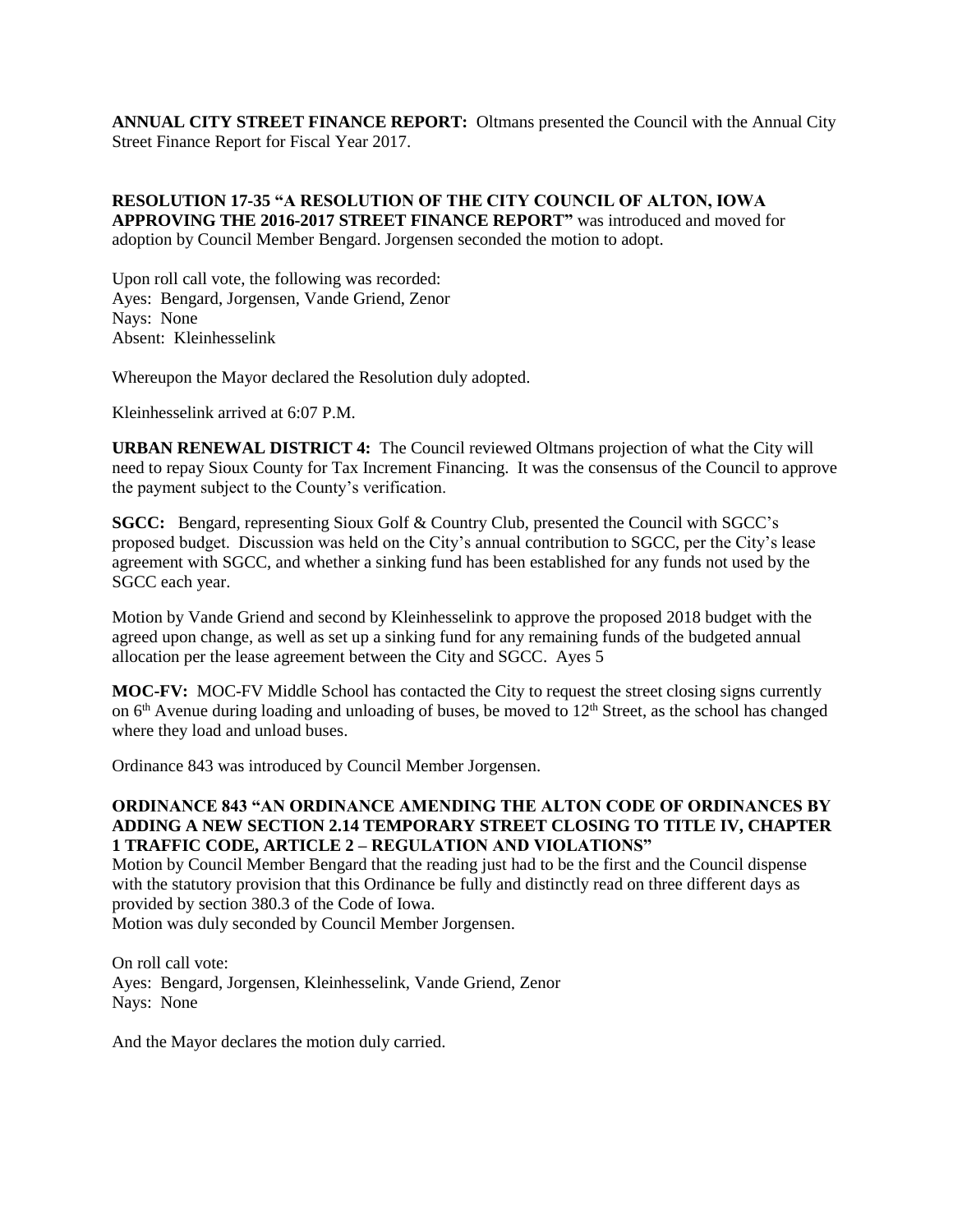Motion by Jorgensen that title of said bill for Ordinance be approved as set out and said bill for Ordinance 843 be adopted and placed on its final passage. Council Member Bengard seconded the foregoing motion.

On roll call vote: Ayes: Bengard, Jorgensen, Kleinhesselink, Vande Griend, Zenor Nays: None

The Mayor declares the motion duly carried and will forthwith sign he said Ordinance and the Clerk will add his attestation thereto, said Ordinance being adopted.

**WEBSITE:** Spireworks submitted a proposal for a new contract to manage the City's website. It was the consensus of the Council to take no action on the proposal.

**UTILITIES:** Oltmans presented the Council with the revised Gas Operations and Maintenance Plan and the revised Gas Public Awareness Plan.

Motion by Kleinhesselink and second by Zenor to approve the revised Gas Operations and Maintenance Plan and the revised Gas Public Awareness Plan. Ayes 5

The Council then completed Alton Gas Public Awareness Public Officials Training and survey.

### **BOARDS AND COMMISSIONS:**

Motion by Jorgensen and second by Bengard to approve the Mayor's appointments as follows:

Scott Bonestroo: Recreation Shawn Lancaster: Recreation Chris Van Beek: Recreation Mike Eggert: Recreation Paul Palsma: Recreation Lisa Bunkers: Library Board Wendy Oetken: Library Board

Ayes 5

**EQUIPMENT:** The Council reviewed bids from two dealerships on a new pick-up which was budgeted for the current year.

Motion by Bengard and second by Zenor to authorize the purchase of a 2017 Ford F150 pick-up from Mouw Motors. Ayes 5

**PROJECTS:** Oltmans updated the Council the progress of current projects on 5<sup>th</sup> Avenue and the Southeast Water Main Loop, as well as staff switching various house services to natural gas. Oltmans also updated the Council on the progress with cleaning and painting the pool, lifeguard chair installation, and repairing the leak in the baby pool.

**OTHER BUSINESS:** Oltmans informed the Council that the City Attorney is in the process of drafting a letter to a resident who poured concrete in the curb line blocking flow of storm water which will eventually cause the street to deteriorate and also presents a problem with snow plow trucks as well as street sweeping.